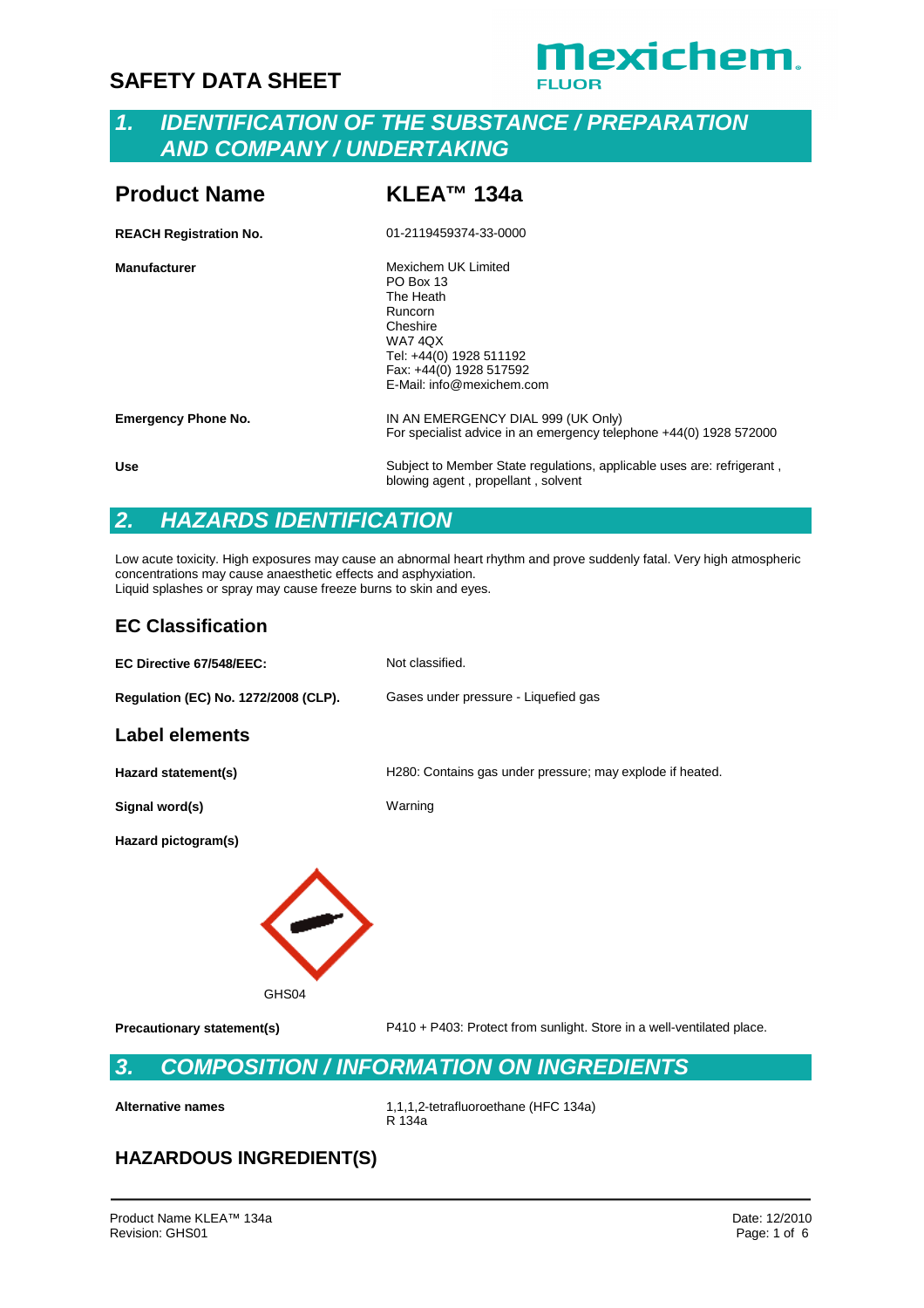

| Hazardous ingredient(s)              | %(w/w) | <sup>1</sup> CAS No. | ' EC No.  | Hazard symbol(s) and hazard<br>statement(s) |
|--------------------------------------|--------|----------------------|-----------|---------------------------------------------|
| 1,1,1,2-tetrafluoroethane (HFC 134a) | 100    | 000811-97-2          | 212-377-0 | GHS04 H280                                  |

## *4. FIRST AID MEASURES*

| H                                | The first aid advice given for skin contact, eye contact, and ingestion is<br>applicable following exposures to the liquid or spray. See also section 11.                                                                                                                        |
|----------------------------------|----------------------------------------------------------------------------------------------------------------------------------------------------------------------------------------------------------------------------------------------------------------------------------|
| <b>Inhalation</b>                | Remove patient from exposure, keep warm and at rest. Administer<br>oxygen if necessary. Apply artificial respiration if breathing has ceased or<br>shows signs of failing. In the event of cardiac arrest apply external<br>cardiac massage. Obtain immediate medical attention. |
| <b>Skin Contact</b>              | Thaw affected areas with water. Remove contaminated clothing. Caution:<br>clothing may adhere to the skin in the case of freeze burns. After contact<br>with skin, wash immediately with plenty of warm water. If irritation or<br>blistering occur obtain medical attention.    |
| <b>Eye Contact</b>               | Immediately irrigate with eyewash solution or clean water, holding the<br>eyelids apart, for at least 10 minutes. Obtain immediate medical attention.                                                                                                                            |
| Ingestion                        | Unlikely route of exposure. Do not induce vomiting. Provided the patient<br>is conscious, wash out mouth with water and give 200-300 ml (half a pint)<br>of water to drink. Obtain immediate medical attention.                                                                  |
| <b>Further Medical Treatment</b> | Symptomatic treatment and supportive therapy as indicated. Adrenaline<br>and similar sympathomimetic drugs should be avoided following exposure<br>as cardiac arrhythmia may result with possible subsequent cardiac arrest.                                                     |

## *5. FIRE-FIGHTING MEASURES*

| General                                   | HFC 134a is not flammable in air under ambient conditions of<br>temperature and pressure. Certain mixtures of HFC 134a and air when<br>under pressure may be flammable. Mixtures of HFC 134a and air under<br>pressure should be avoided.<br>Certain mixtures of HFCs and chlorine may be flammable or reactive<br>under certain conditions. Thermal decomposition will evolve very toxic<br>and corrosive vapours. (hydrogen fluoride)<br>Containers may burst if overheated. |
|-------------------------------------------|--------------------------------------------------------------------------------------------------------------------------------------------------------------------------------------------------------------------------------------------------------------------------------------------------------------------------------------------------------------------------------------------------------------------------------------------------------------------------------|
| <b>Extinguishing media</b>                | As appropriate for surrounding fire.<br>Keep fire exposed containers cool by spraying with water.                                                                                                                                                                                                                                                                                                                                                                              |
| <b>Fire Fighting Protective Equipment</b> | A self contained breathing apparatus and full protective clothing must be<br>worn in fire conditions. See Also Section 8                                                                                                                                                                                                                                                                                                                                                       |

# *6. ACCIDENTAL RELEASE MEASURES*

| <b>Personal Protection</b> | Ensure suitable personal protection (including respiratory protection)<br>during removal of spillages. See Also Section 8                                                                                                                                                                                                                                                                 |
|----------------------------|-------------------------------------------------------------------------------------------------------------------------------------------------------------------------------------------------------------------------------------------------------------------------------------------------------------------------------------------------------------------------------------------|
| General                    | Provided it is safe to do so, isolate the source of the leak. Allow small<br>spillages to evaporate provided there is adequate ventilation.<br>Large spillages: Ventilate area. Contain spillages with sand, earth or any<br>suitable adsorbent material. Prevent liquid from entering drains, sewers,<br>basements and workpits since the vapour may create a suffocating<br>atmosphere. |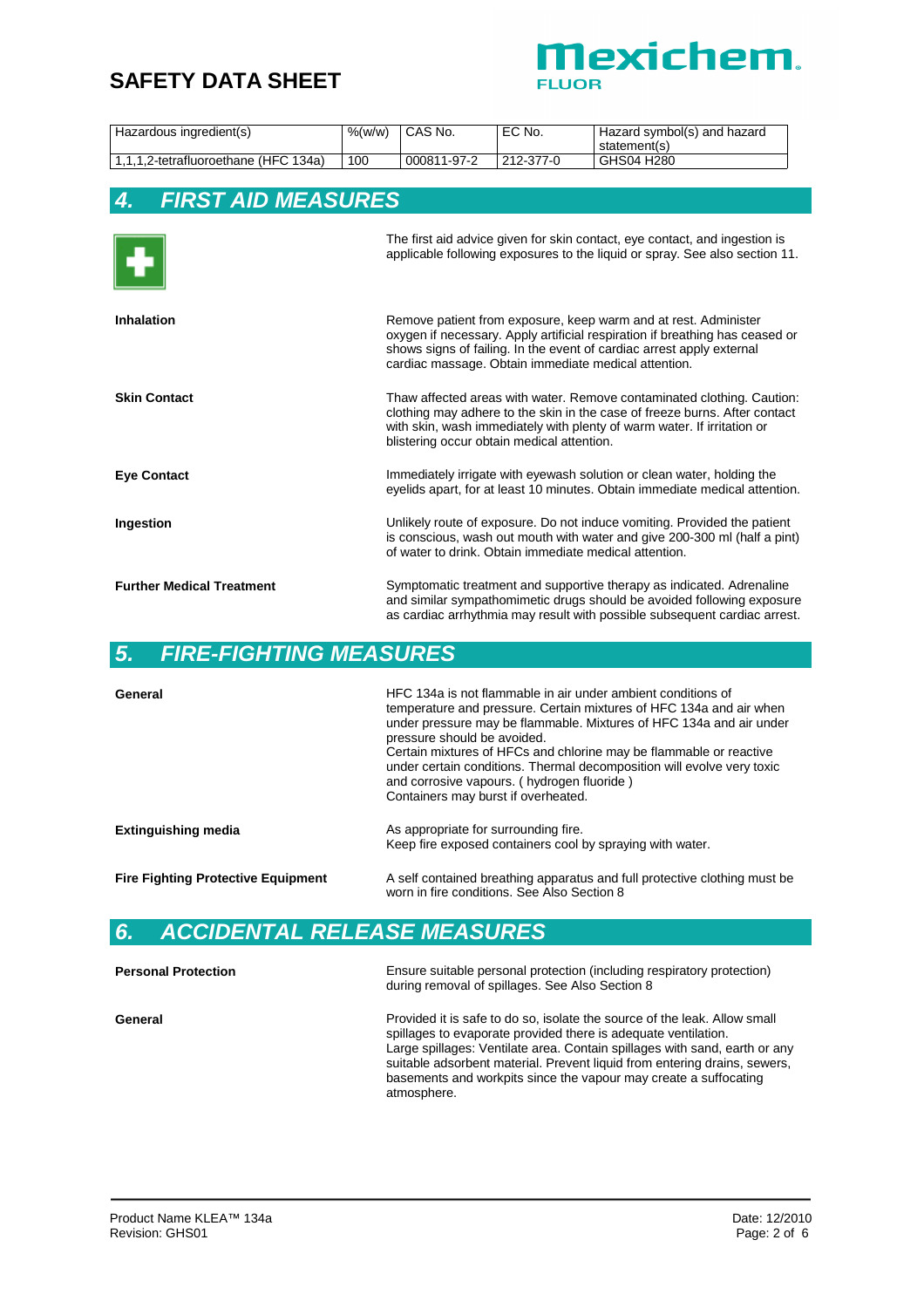## *7. HANDLING AND STORAGE*

| Handling               | Avoid inhalation of high concentrations of vapours. Atmospheric levels<br>should be controlled in compliance with the occupational exposure limit.<br>Atmospheric concentrations well below the occupational exposure limit<br>can be achieved by good occupational hygiene practice.<br>The vapour is heavier than air, high concentrations may be produced at<br>low levels where general ventilation is poor, in such cases provide<br>adequate ventilation or wear suitable respiratory protective equipment<br>with positive air supply.<br>Avoid contact with naked flames and hot surfaces as corrosive and very<br>toxic decomposition products can be formed.<br>Avoid contact between the liquid and skin and eyes. |
|------------------------|-------------------------------------------------------------------------------------------------------------------------------------------------------------------------------------------------------------------------------------------------------------------------------------------------------------------------------------------------------------------------------------------------------------------------------------------------------------------------------------------------------------------------------------------------------------------------------------------------------------------------------------------------------------------------------------------------------------------------------|
|                        | Avoid venting to atmosphere.                                                                                                                                                                                                                                                                                                                                                                                                                                                                                                                                                                                                                                                                                                  |
|                        | The fluorinated greenhouse gas R 134a may be supplied in returnable<br>containers (drums/cylinders). The container contains fluorinated<br>greenhouse gases covered by the Kyoto Protocol. The fluorinated<br>greenhouse gases in containers may not be vented to the atmosphere.<br>Regulation (EC) No. 842/2006 of the European Parliament and the<br>Council on certain fluorinated greenhouse gases.                                                                                                                                                                                                                                                                                                                      |
| <b>Process Hazards</b> | Liquid refrigerant transfers between refrigerant containers and to and<br>from systems can result in static generation. Ensure adequate earthing.<br>Certain mixtures of HFCs and chlorine may be flammable or reactive<br>under certain conditions.<br>Care must be taken to mitigate the risk of developing high pressures in<br>systems caused by a temperature rise when liquid is trapped between<br>closed valves or in cases where containers have been overfilled.                                                                                                                                                                                                                                                    |
| <b>Storage</b>         | Keep in a well ventilated place away from fire risk and avoid sources of<br>heat such as electric or steam radiators.<br>Avoid storing near to the intake of air conditioning units, boiler units and<br>open drains.                                                                                                                                                                                                                                                                                                                                                                                                                                                                                                         |
| Specific use           | Subject to Member State regulations, applicable uses are: refrigerant,<br>blowing agent, propellant, solvent                                                                                                                                                                                                                                                                                                                                                                                                                                                                                                                                                                                                                  |

**Mexichem.** 

**UOR** 

# *8. EXPOSURE CONTROLS / PERSONAL PROTECTION*

| General    | Wear suitable protective clothing, gloves and eye/face protection. Wear<br>thermal insulating gloves when handling liquefied gases.<br>In cases of insufficient ventilation, where exposure to high concentrations<br>of vapour is possible, suitable respiratory protective equipment with<br>positive air supply should be used. |
|------------|------------------------------------------------------------------------------------------------------------------------------------------------------------------------------------------------------------------------------------------------------------------------------------------------------------------------------------|
| $\bigcirc$ | Eye Protection                                                                                                                                                                                                                                                                                                                     |



Gloves

## **Occupational Exposure Limits**

| Occupational Exposure Limits   | CAS No.     | LTEL             | ∟TEL 8            | STEL           | STEL              | Note: |
|--------------------------------|-------------|------------------|-------------------|----------------|-------------------|-------|
|                                |             | (8 <sub>hr</sub> | hr                | (ppm)          | mg/m <sup>3</sup> |       |
|                                |             | <b>TWA</b>       | <b>TWA</b>        |                |                   |       |
|                                |             | (ppm             | ma/m <sup>3</sup> |                |                   |       |
| 1,1,1,2-Tetrafluoroethane (HFC | 000811-97-2 | 1000             | 4240              | $\blacksquare$ |                   | WEL   |
| 134a                           |             |                  |                   |                |                   |       |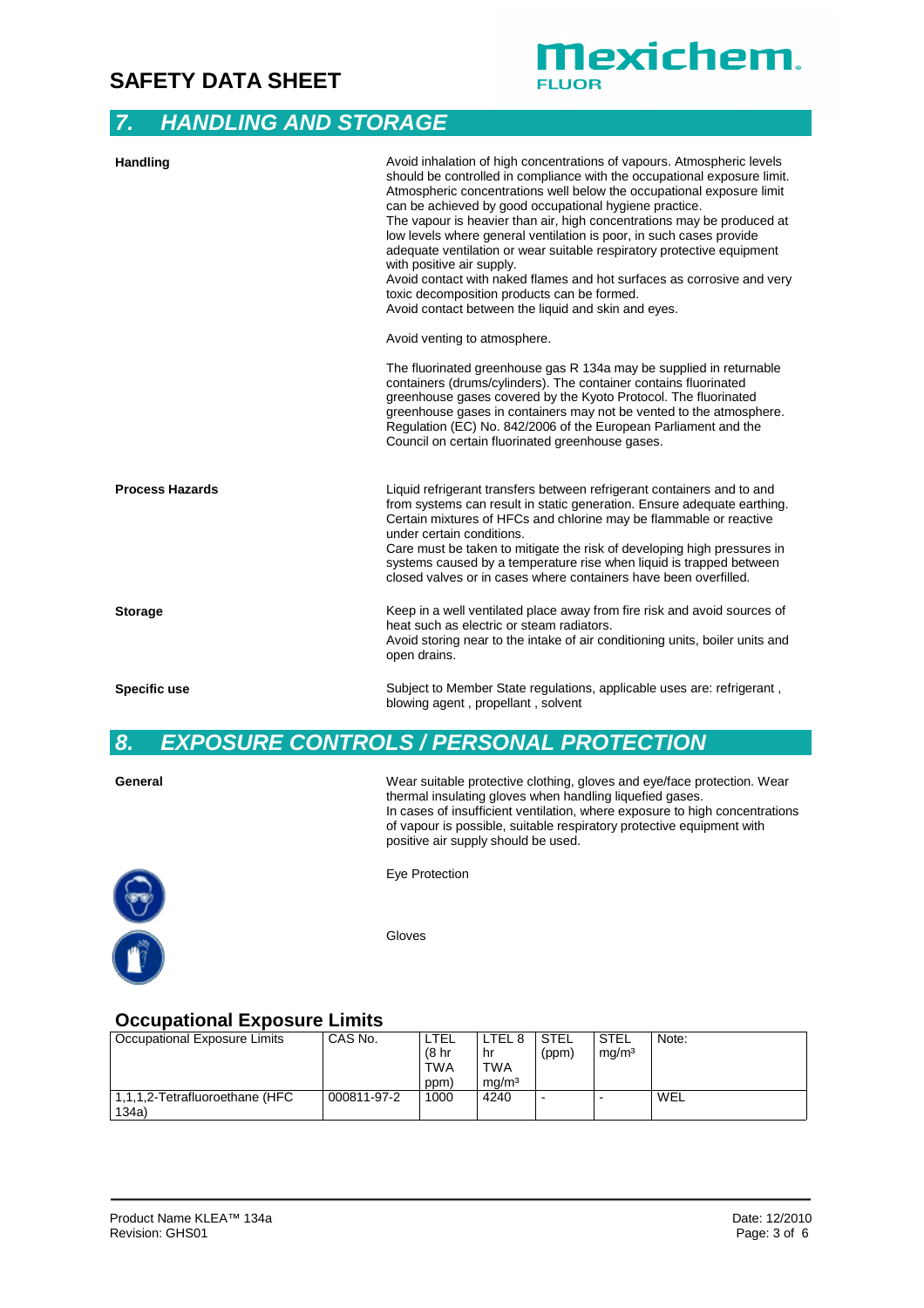

# *9. PHYSICAL AND CHEMICAL PROPERTIES*

# *10. STABILITY AND REACTIVITY*

| <b>Hazardous Reactions</b>                | Certain mixtures of HFCs and chlorine may be flammable or reactive<br>under certain conditions.<br>Incompatible materials: finely divided metals, magnesium and alloys<br>containing more than 2% magnesium. Can react violently if in contact<br>with alkali metals and alkaline earth metals - sodium, potassium, barium |
|-------------------------------------------|----------------------------------------------------------------------------------------------------------------------------------------------------------------------------------------------------------------------------------------------------------------------------------------------------------------------------|
| <b>Hazardous Decomposition Product(s)</b> | hydrogen fluoride by thermal decomposition and hydrolysis.                                                                                                                                                                                                                                                                 |

## *11. TOXICOLOGICAL INFORMATION*

| <b>Inhalation</b>         | LC50 (rat) (4 hrs) > 500000 ppm (2080000 mg/m3)<br>High exposures may cause an abnormal heart rhythm and prove<br>suddenly fatal. Very high atmospheric concentrations may cause<br>anaesthetic effects and asphyxiation.                                                                                                                                  |
|---------------------------|------------------------------------------------------------------------------------------------------------------------------------------------------------------------------------------------------------------------------------------------------------------------------------------------------------------------------------------------------------|
| <b>Skin Contact</b>       | Liquid splashes or spray may cause freeze burns. Unlikely to be<br>hazardous by skin absorption.                                                                                                                                                                                                                                                           |
| <b>Eye Contact</b>        | Liquid splashes or spray may cause freeze burns.                                                                                                                                                                                                                                                                                                           |
| Ingestion                 | Highly unlikely - but should this occur freeze burns will result.                                                                                                                                                                                                                                                                                          |
| <b>Long Term Exposure</b> | A lifetime inhalation study in rats has shown that exposure to 50000ppm<br>resulted in benign tumours of the testis. The increased tumour incidence<br>was observed only after prolonged exposure to high levels, and is<br>considered not to be of relevance to humans occupationally exposed to<br>HFC 134a at or below the occupational exposure limit. |

## *12. ECOLOGICAL INFORMATION*

| <b>Environmental Fate and Distribution</b> | High tonnage material produced in wholly contained systems. High<br>tonnage material used in open systems. Gas.                                                                                                                                                                                                                                                                                                                                                                                                                                                                                                                                                                                                                                                                                         |
|--------------------------------------------|---------------------------------------------------------------------------------------------------------------------------------------------------------------------------------------------------------------------------------------------------------------------------------------------------------------------------------------------------------------------------------------------------------------------------------------------------------------------------------------------------------------------------------------------------------------------------------------------------------------------------------------------------------------------------------------------------------------------------------------------------------------------------------------------------------|
| <b>Persistence and Degradation</b>         | Decomposed comparatively rapidly in the lower atmosphere<br>(troposphere). Atmospheric lifetime is 14 years. Products of<br>decomposition will be highly dispersed and hence will have a very low<br>concentration. Does not influence photochemical smog (i.e. is not a VOC<br>under the terms of the UNECE agreement).<br>Does not deplete ozone.<br>Has a Global Warming Potential (GWP) of 1300 (relative to a value of 1<br>for carbon dioxide at 100 years) according to Annex I of Regulation<br>842/2006 on certain fluorinated greenhouse gases. Values in Annex I are<br>taken from the third assessment report (TAR) of the Intergovernmental<br>Panel on Climate Change (2001 IPCC GWP values).<br>United Nations Framework Convention on Climate Change (UNFCCC)<br>reporting GWP is 1300. |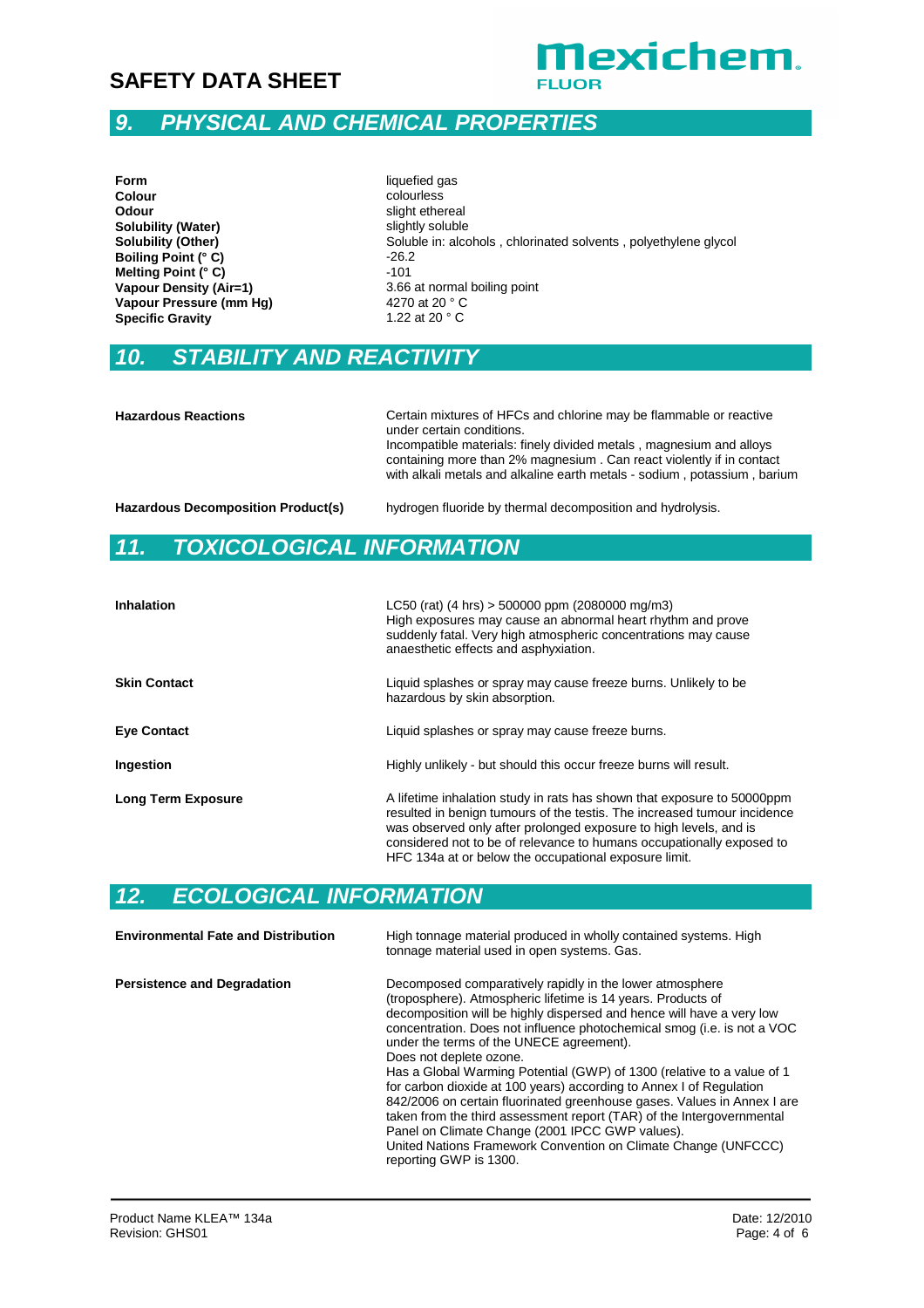

**Effect on Effluent Treatment** Discharges of the product will enter the atmosphere and will not result in long term aqueous contamination.

## *13. DISPOSAL CONSIDERATIONS*

**Recommended:** Best to recover and recycle. If this is not possible, destruction is to be in an approved facility which is equipped to absorb and neutralise acid gases and other toxic processing products.

## *14. TRANSPORT INFORMATION*

**Hazard Label**



Road/Rail **UN No.** 3159 **ADR/RID Class** 2.2

**ADR/RID Proper Shipping Name** 1,1,1,2-TETRAFLUOROETHANE (REFRIGERANT GAS R 134a)

SEA **IMDG Class** 2.2

AIR **ICAO/IATA** 2.2

## *15. REGULATORY INFORMATION*

#### **European Regulations**

**Special Restrictions:** The fluorinated greenhouse gas R 134a may be supplied in returnable containers (drums/cylinders). The container contains fluorinated greenhouse gases covered by the Kyoto Protocol. The fluorinated greenhouse gases in containers may not be vented to the atmosphere.

**Marine Pollutant** Not classified as a Marine Pollutant

Regulation (EC) No. 842/2006 of the European Parliament and the Council on certain fluorinated greenhouse gases.

Directive 2006/40/EC of the European Parliament and the Council relating to emissions from air-conditioning systems in motor vehicles and amending Council Directive 70/156/EC.

## *16. OTHER INFORMATION*

This data sheet was prepared in accordance with Regulation (EC) No. 1907/2006.

Information in this publication is believed to be accurate and is given in good faith, but it is for the User to satisfy itself of the suitability for its own particular purpose. Accordingly, Mexichem UK Limited gives no warranty as to the fitness of the Product for any particular purpose and any implied warranty or condition (statutory or otherwise) is excluded except to the extent that such exclusion is prevented by law. Freedom under Patent, Copyright and Designs cannot be assumed. Mexichem Fluor™ is a trademark, the property of Mexichem SAB de C.V. KLEA™ is a trademark, the property of Mexichem SAB de C.V.

Mexichem UK Limited is Registered in England No 7088219. Registered Office The Heath Business & Technical Park, Runcorn, Cheshire WA7 4QX.

© Mexichem UK Limited 2010.